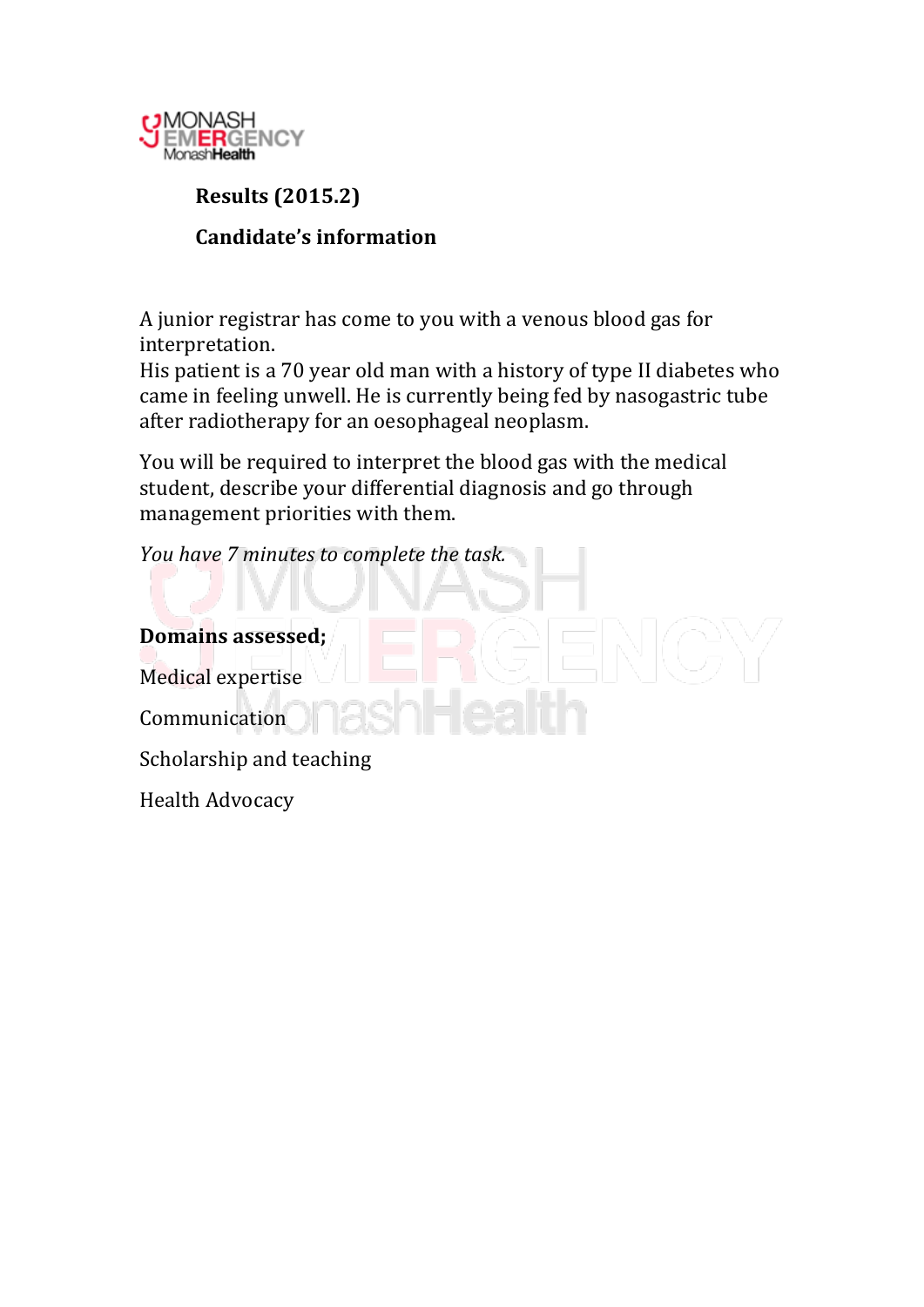

## **Actor!information**

You are a Junior Registrar (first year of training) and have just started seeing the patient described above. You have not taken much of a history, except to note that the patient is awake but seems a bit confused. You think the vital signs are normal.

The Nurse has just brought the venous gas to you to sign, and you think there are some abnormalities. You are not confident with your ability to interpret blood gases.

Some questions to ask (if not addresses by the candidate)

"What would be causing the hypernatraemia?"

"How do you correct Na for high glucose?"

"How do I calculate the osmolality, and what does it mean anyway? Is it high?" **MonashHeal**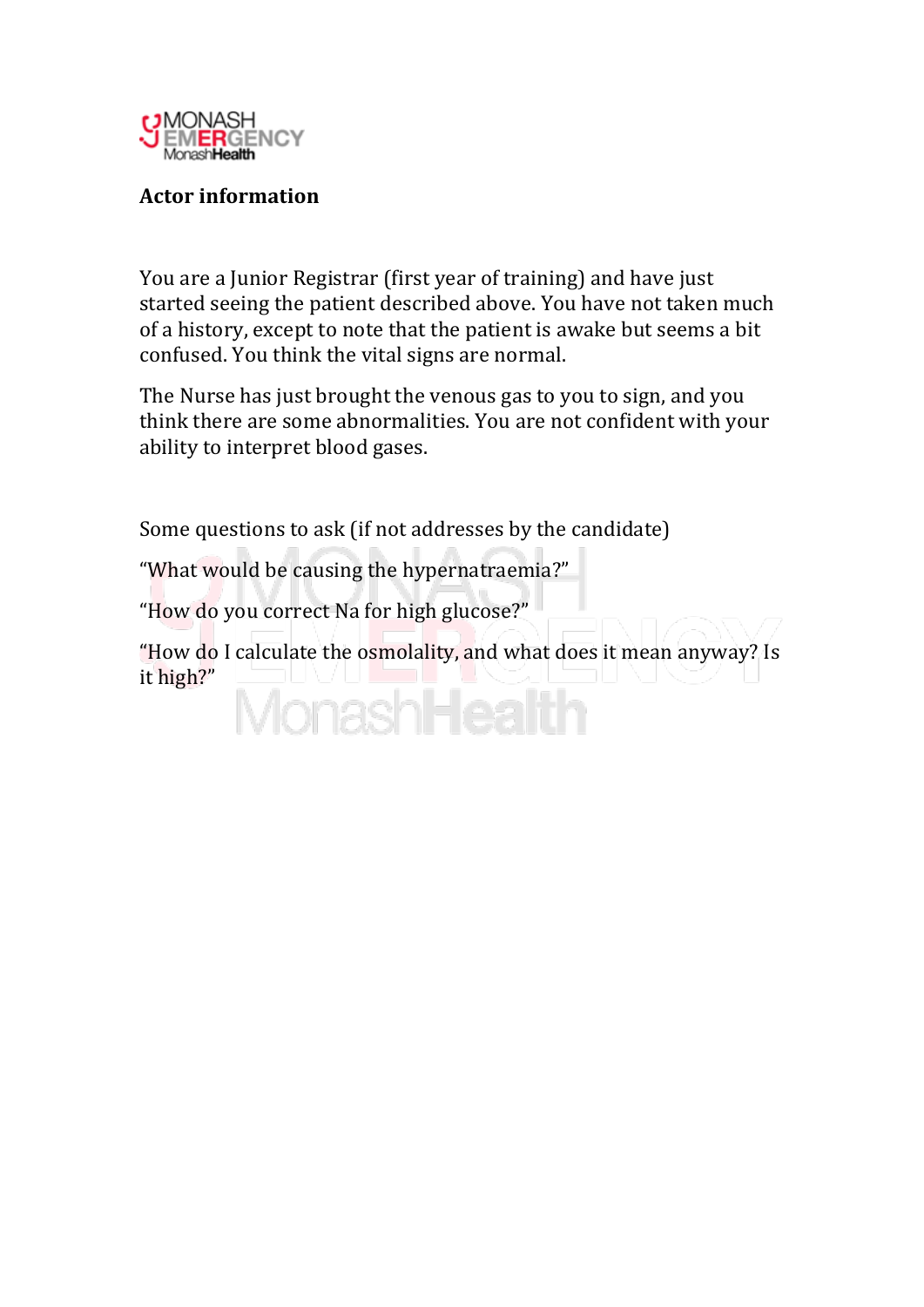VBG

| pH               | 7.38 | $(7.35 - 7.45)$ |
|------------------|------|-----------------|
| pCO <sub>2</sub> | 49   | $(41 - 51)$     |
| pO <sub>2</sub>  | 31   | $(20 - 40)$     |
| <b>Bicarb</b>    | 28   | $(21 - 30)$     |
|                  |      |                 |
| Na               | 151  | $(135 - 145)$   |
| K                | 5.1  | $(3.5 - 5.0)$   |
| CI               | 110  | $(95 - 107)$    |
| Lactate          | 1.9  | $(0.5 - 2.0)$   |
| Glucose          | 49.6 | $(3.0 - 10.0)$  |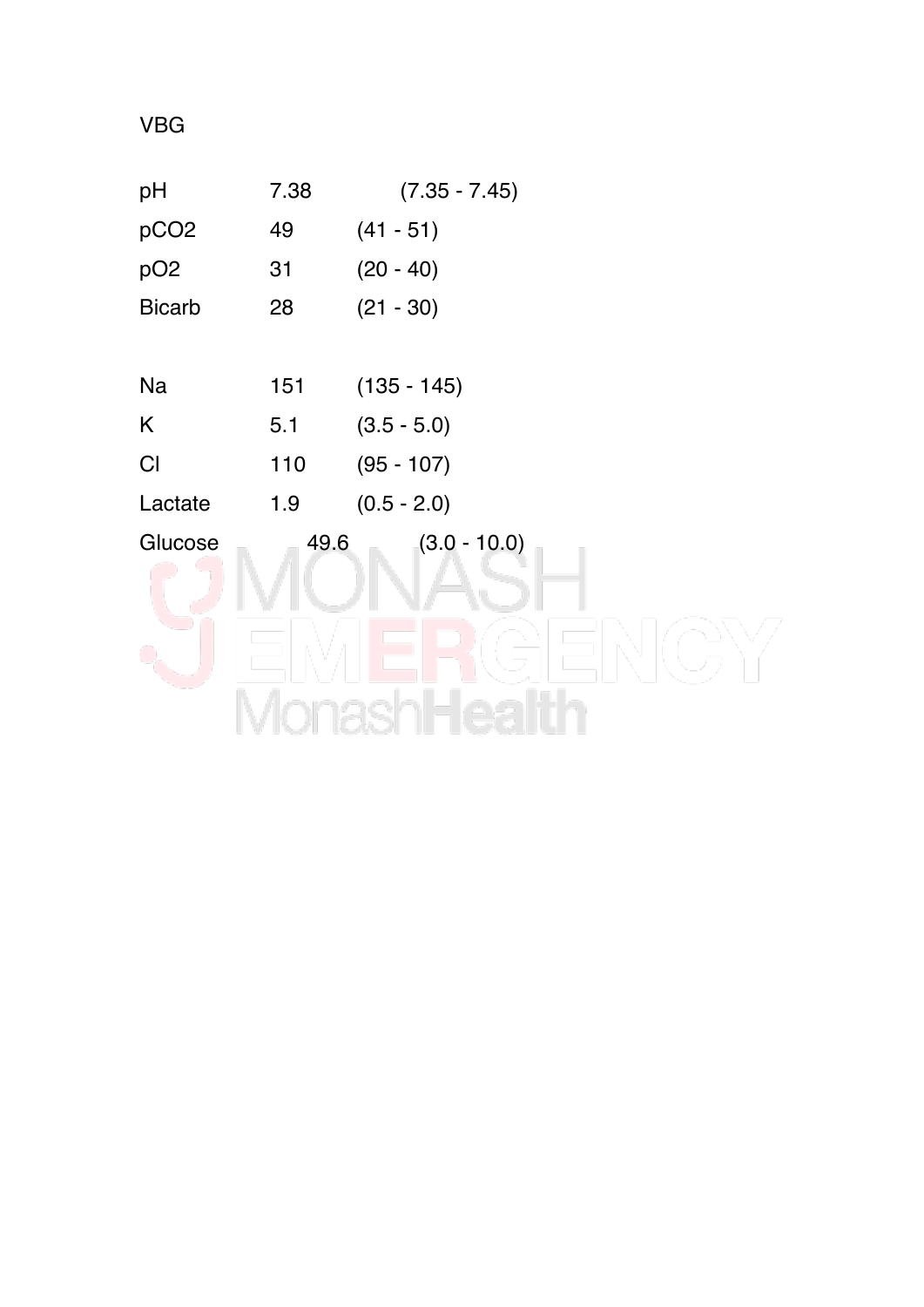

| <b>Domain</b>    | <b>Criteria for High Rating</b>                                                        |  |  |  |  |  |  |
|------------------|----------------------------------------------------------------------------------------|--|--|--|--|--|--|
| <b>Medical</b>   | <b>Correct VBG</b> interpretation                                                      |  |  |  |  |  |  |
| <b>Expertise</b> | Non ketotic hyperosmolar state                                                         |  |  |  |  |  |  |
|                  | Identification of severely raised glucose and Na                                       |  |  |  |  |  |  |
|                  | Correction of Na to 164 for glucose                                                    |  |  |  |  |  |  |
|                  | Calculation of osmolality                                                              |  |  |  |  |  |  |
|                  | Identify dehydration and ng feeds as likely source of                                  |  |  |  |  |  |  |
|                  | hypernatraemia                                                                         |  |  |  |  |  |  |
|                  |                                                                                        |  |  |  |  |  |  |
|                  | Management plan                                                                        |  |  |  |  |  |  |
|                  | Fluid and choice                                                                       |  |  |  |  |  |  |
|                  | Insulin and rate and when to commence                                                  |  |  |  |  |  |  |
|                  | Consultation                                                                           |  |  |  |  |  |  |
|                  | Disposition to HDU                                                                     |  |  |  |  |  |  |
| Communication    | Verbal clarity, conciseness, specificity - ability for trainee to follow<br>directions |  |  |  |  |  |  |
|                  | Explanation of findings to trainee, further investigation and<br>management            |  |  |  |  |  |  |
|                  | Allows trainee to ask appropriate questions                                            |  |  |  |  |  |  |
| Scholarship and  | Teaches trainee appropriately                                                          |  |  |  |  |  |  |
| teaching         | Checks trainees prior knowledge                                                        |  |  |  |  |  |  |
|                  | Checks understanding of information                                                    |  |  |  |  |  |  |
| <b>Health</b>    | <b>Ensures patient safety</b>                                                          |  |  |  |  |  |  |
| <b>Advocacy</b>  | Ensures appropriate disposition                                                        |  |  |  |  |  |  |